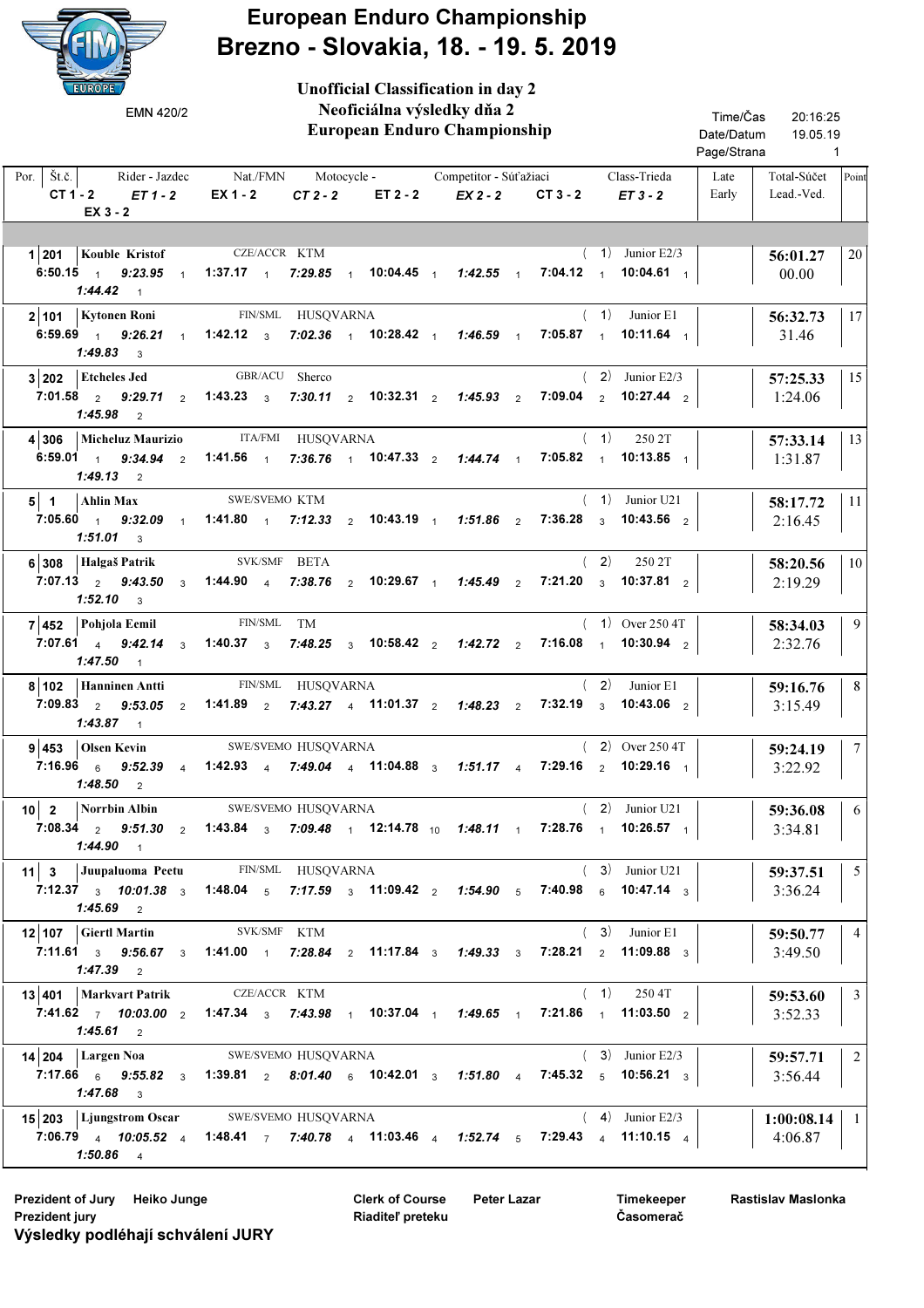

European Enduro Championship Brezno - Slovakia, 18. - 19. 5. 2019

Unofficial Classification in day 2

| EMN 420/2                                                                           | Neoficiálna výsledky dňa 2<br>European Enduro Championship                                                                                             | Time/Čas<br>20:16:25<br>Date/Datum<br>19.05.19<br>Page/Strana<br>2 |  |
|-------------------------------------------------------------------------------------|--------------------------------------------------------------------------------------------------------------------------------------------------------|--------------------------------------------------------------------|--|
| Por.   $\check{S}t.\check{c}$ .<br>Rider - Jazdec<br>$CT1-2$<br>$ET1-2$<br>EX 3 - 2 | Nat./FMN<br>Motocycle - Competitor - Súťažiaci<br>Class-Trieda<br>$EX 1 - 2$<br>$CT2-2$<br>ET 2 - 2<br>EX 2 - 2<br>$CT3 - 2$<br>$ET3-2$                | Total-Súčet<br>Late<br>Point<br>Lead.-Ved.<br>Early                |  |
| 16 351 Hádek Jiří<br>7:19.20 $10:11.48$ $1:13.27$ $1$<br>$1:51.42$ 1                | CZE/ACCR KTM<br>$(1)$ Over 250 2T<br>7:47.74 11:15.58 1 1:51.00 1 7:32.21 1 10:52.49 1                                                                 | 1:00:29.39<br>4:28.12                                              |  |
| 17 407   Kučera Lukáš<br>1:52.86<br>$\overline{\mathbf{3}}$                         | CZE/ACCR KTM<br>(2)<br>250 4T<br>7:31.81 5 10:02.85 1 1:48.10 5 8:02.78 3 11:06.83 2 1:51.27 2<br>7:38.91 4 10:49.71 1                                 | 1:00:45.12<br>4:43.85                                              |  |
| $18$ 8<br>Heurtier Guillaume<br>$1:52.97$ 4                                         | FRA/FFM YAMAHA<br>$(4)$ Junior U21<br>7:23.73 8 10:24.95 5 1:43.11 2 7:24.50 6 11:21.64 4 1:53.07 4 7:42.84 7 11:00.34 4                               | 1:00:47.15<br>4:45.88                                              |  |
| $19$ 5<br><b>Friedrich Robert</b><br>7:22.95 6 10:27.48 6<br>$1:53.78$ 5            | CZE/ACCR KTM<br>$(5)$ Junior U21<br>1:45.25 4 7:25.08 7 11:19.47 3 1:52.32 3<br>7:38.90 $4$ 11:05.29 $5$                                               | 1:00:50.52<br>4:49.25                                              |  |
| 20 219   Wicksell Jimmy<br>$2:07.01$ 9                                              | SWE/SVEMO KTM<br>$(5)$ Junior E2/3<br>7:05.72 $_3$ 10:06.64 $_5$ 2:02.33 $_{11}$ 7:37.59 $_3$ 11:55.42 $_5$ 1:48.87 $_3$<br>7:20.49 $_3$ 11:17.52 $_5$ | 1:01:21.59<br>5:20.32                                              |  |
| 21 309 Zboran Tomáš<br>$1:55.23$ 4                                                  | (3)<br>SVK/SMF KTM<br>250 2T<br>7:18.14 6 10:03.42 5 1:45.38 5 8:00.99 4 11:47.59 4 2:08.17 6<br>7:34.02 $5$ 10:50.19 $3$                              | 1:01:23.13<br>5:21.86                                              |  |
| 7:13.49 4 10:20.22 4<br>$1:54.94$ 4                                                 | 22 103 Salomonson John SWE/SVEMO HUSQVARNA<br>(4)<br>Junior E1<br>7:32.53 4 11:27.24 4<br>1:48.00 4 7:40.77 3 11:57.63 4 1:55.74 5                     | 1:01:50.56<br>5:49.29                                              |  |
| 23 458 Ojanpera Matias<br>$2:09.86$ 5                                               | SWE/SVEMO KTM<br>$(3)$ Over 250 4T<br>7:18.93 7 10:29.19 5 1:48.51 5 8:21.52 6 11:17.70 4 1:50.82 3 7:32.14 5 11:03.00 3                               | 1:01:51.67<br>5:50.40                                              |  |
| $24 405 $ Gunerheim Alex<br>7:27.51 $3$ 10:32.38 $5$ 1:45.25 $1$<br>$1:54.60$ 4     | SWE/SVEMO YAMAHA<br>(3)<br>250 4T<br>7:54.02 $\frac{1}{2}$ 11:31.37 $\frac{1}{3}$ 1:52.33 $\frac{1}{4}$ 7:34.74 $\frac{1}{2}$ 11:22.13 $\frac{1}{3}$   | 1:01:54.33<br>5:53.06                                              |  |
| 25 22 Zoldos Thomas<br>$1:57.44$ 8                                                  | FRA/FFM KTM<br>$(6)$ Junior U21<br>7:20.97 5 10:41.90 9 1:52.10 8 7:21.96 4 11:50.98 7 1:58.91 9 7:34.10 2 11:25.86 6                                  | 1:02:04.22<br>6:02.95                                              |  |
| 26 502   Krywult Sebastian<br>$1:55.60$ 1                                           | POL/PZM KTM<br>(1)<br>Senior<br>7:30.38 1 10:18.33 1 1:45.86 1 8:09.11 1 11:44.06 1 1:49.39 1 7:37.01 1 11:16.82 1                                     | 1:02:06.56<br>6:05.29                                              |  |
| $27$ 310 Zivny Adolf<br>$1:56.74$ 6                                                 | (4)<br>CZE/ACCR HUSQVARNA<br>250 2T<br>7:09.36 4 10:07.06 6 2:05.02 7 8:04.38 5 12:09.14 6 1:52.10 4 7:29.33 4 11:29.58 5                              | 1:02:22.71<br>6:21.44                                              |  |
| 28 24 Puhakainen Samuli<br>$2:00.88$ 9                                              | FIN/SML TM<br>$(7)$ Junior U21<br>7:33.31 11 10:44.69 11 1:56.18 11 7:35.55 10 11:37.72 5 1:59.47 10 7:56.10 10 11:26.43 7                             | 1:02:50.33<br>6:49.06                                              |  |
| 29 6 Puhakainen Eetu<br>$1:55.26$ 6                                                 | FIN/SML TM<br>$(8)$ Junior U21<br>7:28.64 9 10:43.70 10 1:56.33 12 7:29.11 8 11:49.58 6 1:56.58 7 7:43.90 8 11:49.89 8                                 | 1:02:52.99<br>6:51.72                                              |  |
| 30 456   Bruijsten Daan<br>$1:58.98$ 3                                              | NED/KNMV KTM<br>$(4)$ Over 250 4T<br>7:15.66 5 11:00.16 7 1:51.17 7 8:02.23 5 11:50.97 5 1:57.37 6 7:30.07 4 11:27.28 4                                | 1:02:53.89<br>6:52.62                                              |  |

Prezident of Jury Heiko Junge **Peter Lazar** Clerk of Course Peter Lazar Prezident jury Výsledky podléhají schválení JURY

Clerk of Course Riaditeľ preteku

Timekeeper Časomerač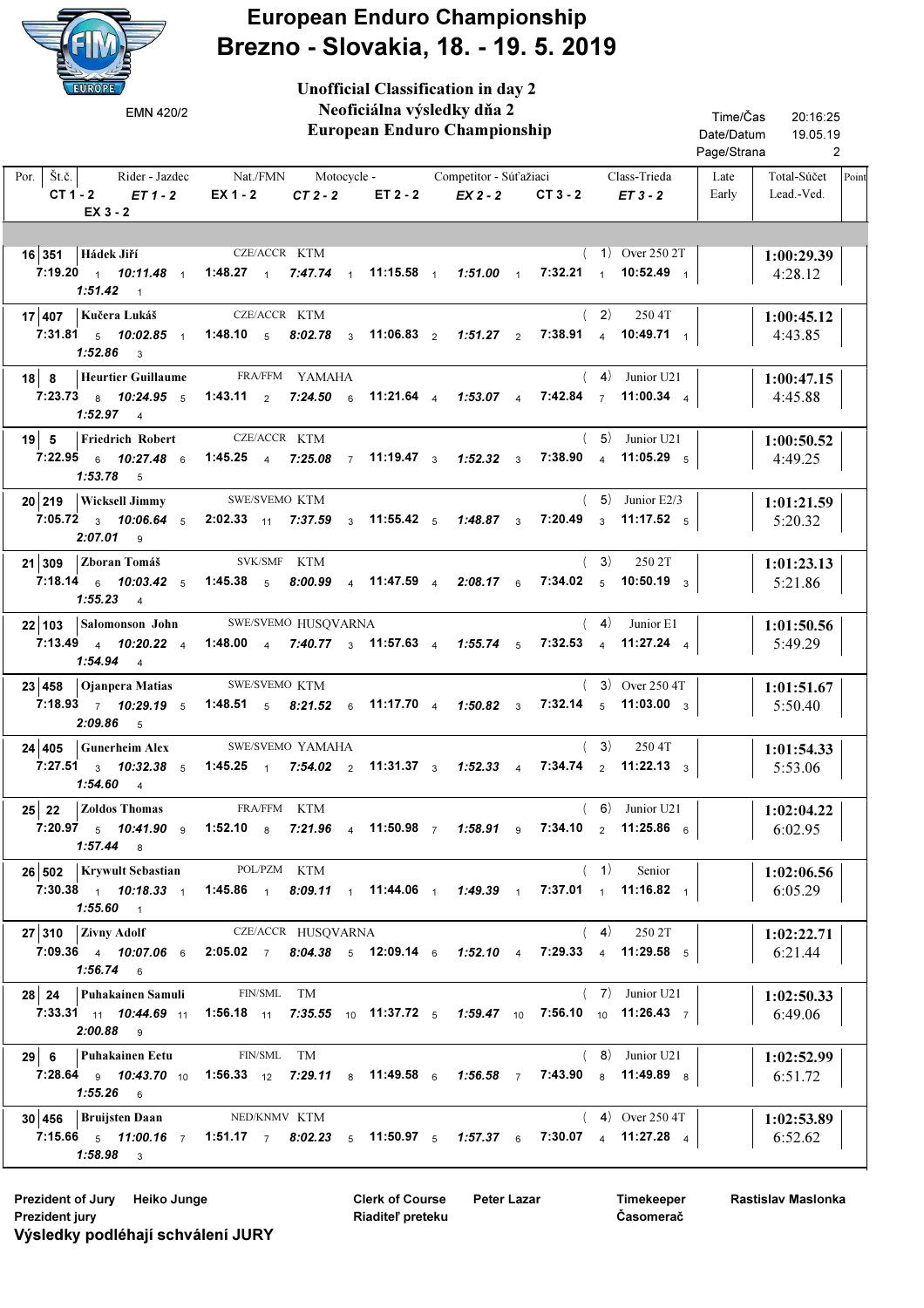

European Enduro Championship Brezno - Slovakia, 18. - 19. 5. 2019

Unofficial Classification in day 2

| EMN 420/2                                                                           | Neoficiálna výsledky dňa 2<br><b>European Enduro Championship</b>                                                                                    |                                                                                                                                                                                                      | Time/Čas<br>20:16:25<br>Date/Datum<br>19.05.19<br>Page/Strana<br>3 |  |  |  |
|-------------------------------------------------------------------------------------|------------------------------------------------------------------------------------------------------------------------------------------------------|------------------------------------------------------------------------------------------------------------------------------------------------------------------------------------------------------|--------------------------------------------------------------------|--|--|--|
| Por. $\left  \right. \check{S}t.\check{c}$ .<br>$CT 1 - 2$ $ET 1 - 2$<br>EX 3 - 2   | Rider - Jazdec Nat./FMN Motocycle - Competitor - Súťažiaci<br>EX 1 - 2<br>$CT2-2$ $ET2-2$                                                            | Class-Trieda<br>EX 2 - 2<br>$CT3 - 2$<br>$ET3-2$                                                                                                                                                     | Late<br>Total-Súčet<br>Point<br>Early<br>Lead.-Ved.                |  |  |  |
| 31 104 Gothenberg Marcus SWE/SVEMO KTM<br>$1:58.05$ 6                               | 7:20.31 $_5$ 10:34.08 $_5$ 1:53.82 $_7$ 7:44.17 $_5$ 12:01.63 $_5$ 1:54.92 $_4$                                                                      | (5)<br>Junior E1<br>7:40.49 $5$ 12:07.54 $8$                                                                                                                                                         | 1:03:15.01<br>7:13.74                                              |  |  |  |
| 32 403 Giemza Maciej<br>$1:55.35$ 5                                                 | POL/PZM HUSQVARNA                                                                                                                                    | (4)<br>250 4T<br>7:20.17 2 10:27.85 4 1:53.63 6 8:18.72 6 12:09.76 6 1:58.69 5 7:44.58 5 11:32.63 4                                                                                                  | 1:03:21.38<br>7:20.11                                              |  |  |  |
| $2:05.59$ 11                                                                        | 33 7 Juupaluoma Pyry FIN/SML HUSQVARNA                                                                                                               | (9)<br>Junior U21<br>7:19.87 4 10:24.05 4 1:59.72 15 7:53.01 14 11:59.53 8 2:04.27 13 7:50.30 9 11:58.45 9                                                                                           | 1:03:34.79<br>7:33.52                                              |  |  |  |
| 34 4 Raffard Evan<br>7:23.19 $\frac{7}{10}$ 10:31.85 $\frac{7}{10}$<br>$2:26.10$ 15 | FRA/FFM KTM<br>1:50.80 7 7:23.75 5 12:06.81 9 1:55.47 6                                                                                              | $(10)$ Junior U21<br>7:40.52 $5$ 12:22.64 $11$                                                                                                                                                       | 1:03:41.13<br>7:39.86                                              |  |  |  |
| $35 406$ Wiss Robin<br>$1:44.92$ 1                                                  | SWE/SVEMO YAMAHA<br>7:41.15 6 10:48.48 6 1:47.20 2 8:16.21 5 11:57.96 4 1:52.25 3                                                                    | (5)<br>250 4T<br>8:07.73 6 11:49.55 5                                                                                                                                                                | 1:04:05.45<br>8:04.18                                              |  |  |  |
| 36 112 Zahustel Jakub<br>$1:55.73$ 5                                                | SVK/SMF KTM<br>7:31.01 $\frac{1}{6}$ 10:39.90 $\frac{1}{6}$ 1:55.07 $\frac{1}{9}$ 8:06.11 $\frac{1}{6}$ 12:18.56 $\frac{1}{7}$ 1:59.94 $\frac{1}{6}$ | (6)<br>Junior E1<br>8:09.05 a 11:44.33 $5$                                                                                                                                                           | 1:04:19.70<br>8:18.43                                              |  |  |  |
| 37   11   Jonassen Joachim Omby NOR/NMF KTM<br>$1:57.37$ 7                          |                                                                                                                                                      | $(11)$ Junior U21<br>7:40.76 $_{13}$ 10:32.51 $_{8}$ 1:53.40 $_{10}$ 7:37.64 $_{11}$ 12:30.71 $_{12}$ 2:03.21 $_{12}$ 7:56.57 $_{11}$ 12:07.55 $_{10}$                                               | 1:04:19.72<br>8:18.45                                              |  |  |  |
| 38 106   Baklarz Kacper<br><b>1:58.14</b> 7                                         | POL/PZM KTM                                                                                                                                          | $(7)$ Junior E1<br>7:40.07 a 10:46.34 $\frac{7}{7}$ 1:52.65 s 8:10.88 a 12:14.62 a 2:00.41 $\frac{7}{7}$ 7:54.23 a 11:59.43 a                                                                        | 1:04:36.77<br>8:35.50                                              |  |  |  |
| $39 357 $ Bracik Rafal<br>$1:58.89$ 3                                               | POL/PZM Gas Gas<br>7:43.54 $\,$ 5 10:54.12 $\,$ 5 1:50.42 $\,$ 3 8:21.15 $\,$ 6 12:42.95 $\,$ 3 1:55.75 $\,$ 3                                       | $(2)$ Over 250 2T<br>7:46.43 4 11:33.23 3                                                                                                                                                            | 1:04:46.48<br>8:45.21                                              |  |  |  |
| 40 212 Wahlstrom Erik SWE/SVEMO KTM<br>$2:03.91$ 8                                  |                                                                                                                                                      | $(6)$ Junior E2/3<br>7:32.88 <sub>9</sub> 10:52.85 <sub>9</sub> 1:54.77 <sub>9</sub> 8:08.65 7 12:37.90 <sub>6</sub> 1:59.22 7 7:52.44 <sub>8</sub> 11:44.58 <sub>6</sub>                            | 1:04:47.20<br>8:45.93                                              |  |  |  |
| 41 402 Silins Edgars<br>$2:00.37$ 6                                                 | LAT/LaMSF HUSQVARNA                                                                                                                                  | (6)<br>250 4T<br>7:30.73 4 10:54.79 7 1:59.76 7 8:12.08 4 11:59.49 5 1:59.09 6 7:37.45 3 12:34.97 6                                                                                                  | 1:04:48.73<br>8:47.46                                              |  |  |  |
| $42$  216   Havrda Ondrej<br>$1:59.36$ 6                                            | CZE/ACCR KTM                                                                                                                                         | $(7)$ Junior E2/3<br>7:27.82 a 10:32.78 a 1:56.97 10 8:27.94 a 12:47.24 7 1:59.96 a 7:47.58 a 11:49.61 7                                                                                             | 1:04:49.26<br>8:47.99                                              |  |  |  |
| 43 304 Dahlen Alexander<br>7:50.47 $8$ 10:36.82 7<br>$1:56.70$ 5                    | SWE/SVEMO GASGAS                                                                                                                                     | (5)<br>250 2T<br>1:46.75 6 8:20.96 6 11:56.06 5 1:55.19 5 7:38.34 6 12:49.16 6                                                                                                                       | 1:04:50.45<br>8:49.18                                              |  |  |  |
| 44   14   Bracik Aleksander<br>$2:04.48$ 10                                         | POL/PZM KTM                                                                                                                                          | $(12)$ Junior U21<br>7:46.49 <sub>16</sub> 10:54.51 <sub>12</sub> 1:50.41 <sub>6</sub> 7:34.84 <sub>9</sub> 12:28.70 <sub>11</sub> 1:57.24 <sub>8</sub> 8:01.41 <sub>12</sub> 12:26.36 <sub>12</sub> | 1:05:04.44<br>9:03.17                                              |  |  |  |
| 45 108 Gazdík Marian<br>$2:08.04$ 8                                                 | SVK/SMF KTM                                                                                                                                          | $(8)$ Junior E1<br>7:35.32 7 10:47.00 8 1:54.74 8 8:07.72 7 12:31.88 8 2:04.94 8 7:57.99 7 12:02.44 7                                                                                                | 1:05:10.07<br>9:08.80                                              |  |  |  |

Prezident of Jury Heiko Junge **Peter Lazar** Clerk of Course Peter Lazar Prezident jury Výsledky podléhají schválení JURY

Clerk of Course Riaditeľ preteku

Timekeeper Časomerač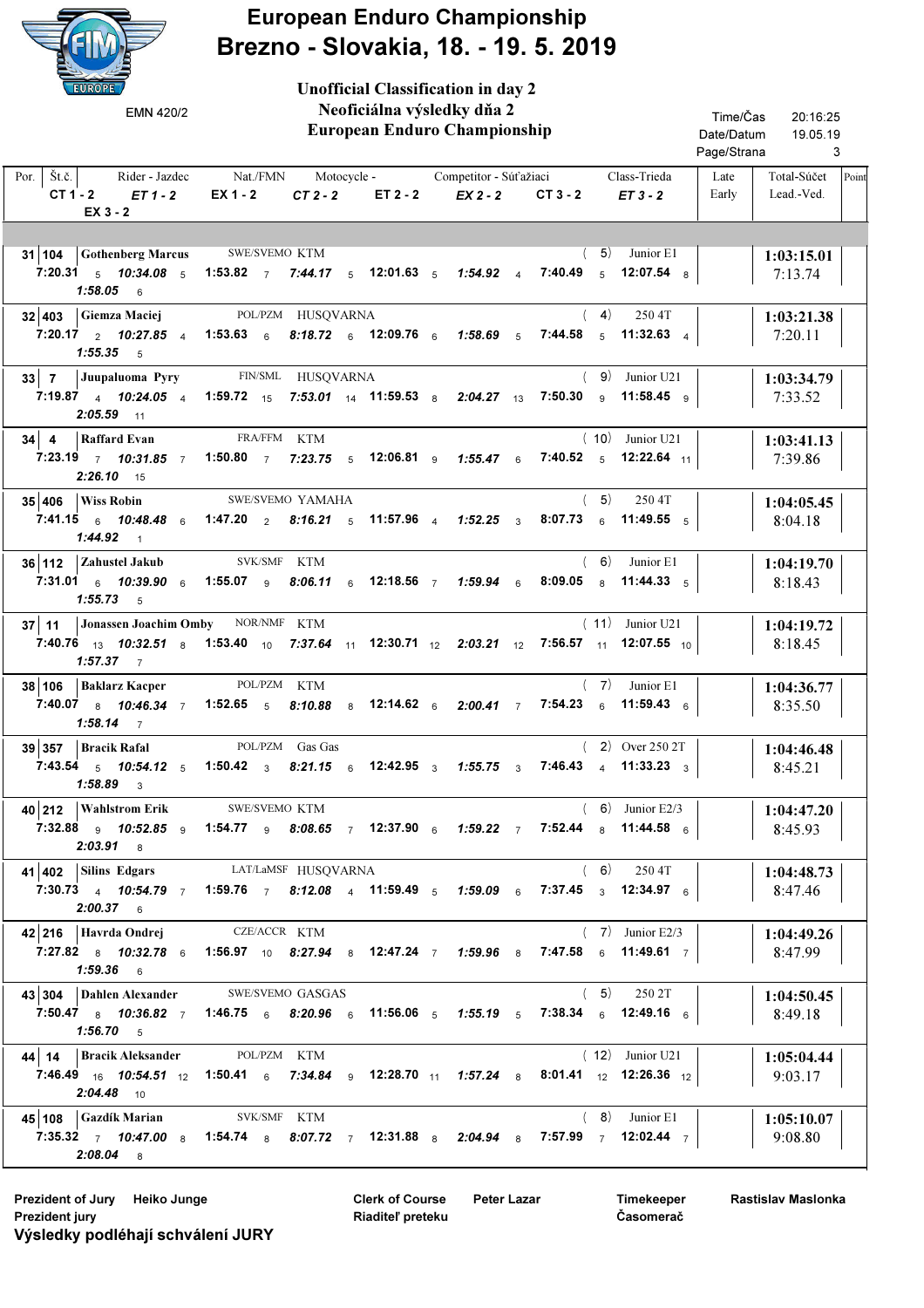

European Enduro Championship Brezno - Slovakia, 18. - 19. 5. 2019

 European Enduro Championship Rider Jazdec Nat./FMN Motocycle - Competitor Súťažiaci Class-Trieda | Late | Total-Súčet Lead.-Ved. Por.  $\left| \right.$  Št.č.  $\left| \right.$  $CT 1 - 2$   $ET 1 - 2$   $EX 1 - 2$   $CT 2 - 2$   $ET 2 - 2$ 20:16:25 4 19.05.19 Time/Čas Date/Datum Page/Strana Late Early Unofficial Classification in day 2 Neoficiálna výsledky dňa 2  $EX 2 - 2$  CT 3 - 2  $ET 3 - 2$ Point EMN 420/2 EX 3 - 2 46 352 Hroneš Jakub CZE/ACCR Gas Gas (3) Over 250 2T 0:03:00 1:05:45.29 9:44.02 CZE/ACCR Gas Gas 7:23.25  $_3$  10:22.72  $_2$  1:51.58  $_5$  7:57.09  $_3$  11:58.62  $_2$  1:55.47  $_2$  7:53.66  $_6$  11:29.50  $_2$ **Hroneš Jakub** CZE/ACCR Gas Gas  $(3)$  Over 250 2T  $(0.03.00)$  $1:53.40$  2 47 462 Christoffersen Lasse NOR/NMF HUSQVARNA (5) Over 250 4T 1:05:57.47 9:56.20 Christoffersen Lasse NOR/NMF HUSQVARNA  $7:06.01$   $_3$   $10:57.47$   $_6$   $1:49.31$   $_6$   $8:29.50$   $_7$   $13:05.60$   $_6$   $1:54.71$   $_5$   $7:29.86$   $_3$   $13:03.72$   $_5$ ( 5) Over 250 4T  $2:01.29$  4 48 356 1:05:57.83 Helbig Gerrit KTM 9:56.56 GER/DMSB KTM 7:44.59 10:57.47 1:51.28 8:19.42 13:41.69 1:58.13 7:50.07 6 6 4 5 4 4 5 4 11:35.40 ( 4) Over 250 2T  $1:59.78$  4 49 354 Talu Elary EST/EMF KTM (5) Over 250 2T 1:07:04.93 11:03.66 Talu Elary EST/EMF KTM  $7:29.86$  4 10:26.94  $_3$  1:48.80  $_2$  8:02.25  $_4$  14:15.22  $_5$  2:18.53  $_6$  7:43.12  $_3$  12:56.15  $_6$ ( 5) Over 250 2T  $2:04.06$  5 **50 25 Andersson Axel SWE/SVEMO KTM** (13) Junior U21 1:07:13.57 11:12.30 SWE/SVEMO KTM  $7:45.82\quad \ {\rm 15} \quad \ {\rm 11:10.72} \quad {\rm 15} \quad \ {\rm 2:18.96} \quad \ {\rm 19} \quad \ {\rm 8:14.51} \quad \ {\rm 18} \quad \ {\rm 12:41.22} \quad \ {\rm 13} \quad \ {\rm 2:01.02} \quad \ {\rm 11} \quad \ {\rm 8:04.89} \quad \ {\rm 13} \quad \ {\rm 12:50.44} \quad \ {\rm 13} \quad \ {\rm 13.51.43} \quad \ {\rm 14.5$ ( 13) Junior U21  $2:05.99$  12 **51 353 Parker Luke** GBR/ACU Gas Gas (6) Over 250 2T 1:07:24.65 11:23.38 Parker Luke **GBR/ACU** Gas Gas 7:21.45  $_2$  10:49.87  $_4$  1:56.51  $_6$  7:53.66  $_2$  15:17.90  $_6$  2:01.78  $_5$  7:38.96  $_2$  12:17.55  $_5$ ( 6) Over 250 2T 2:06.97 6 **52 206 Le Penven Charles** FRA/FFM HUSQVARNA (8) Junior E2/3 1:07:25.18 11:23.91  $7:27.14$   $7$   $10:49.81$   $8$   $1:45.93$   $4$   $9:40.47$   $12$   $12:51.25$   $8$   $1:55.23$   $6$   $7:51.24$   $7$   $13:05.10$   $10$  $(8)$  Junior E2/3  $1:59.01$  5 53 503 Enjala Santeri FIN/SML HONDA (2) Senior 1:07:27.68 11:26.41 Enjala Santeri FIN/SML HONDA 8:01.13  $_4$  11:20.90  $_2$  1:57.44  $_2$  8:35.82  $_4$  12:12.82  $_2$  2:04.63  $_2$  8:23.87  $_2$  12:38.28  $_2$  $(2)$  $2:12.79$  2 54 209 Largen Lucas SWE/SVEMO HUSQVARNA (9) Junior E2/3 1:07:40.00 11:38.73 Largen Lucas SWE/SVEMO HUSQVARNA  $7:39.54$  <sub>11</sub> 11:12.32 <sub>11</sub> 1:53.11  $_8$  8:31.13  $_9$  13:24.89  $_9$  2:02.48  $_9$  8:11.76 <sub>10</sub> 12:36.33  $_9$  $(9)$  Junior  $F2/3$  $2:08.44$  10 55 207 | Carlsson Tobias SWE/SVEMO BETA (10) Junior E2/3 | 1:07:56.76 11:55.49 Carlsson Tobias SWE/SVEMO BETA  $7:35.77$  <sub>10</sub> 10:55.42 <sub>10</sub> 1:46.98 <sub>5</sub> 8:40.85 <sub>10</sub> 14:20.01 <sub>10</sub> 2:03.46 <sub>10</sub> 8:02.84 <sub>9</sub> 12:28.22 <sub>8</sub> ( 10) Junior E2/3  $2:03.21$  7 56 9 Bokslag Mike NED/KNMV KTM (14) Junior U21 1:09:39.57 13:38.30 Bokslag Mike NED/KNMV KTM  $7:30.16$  <sub>10</sub> 11:29.43 <sub>16</sub> 1:59.51 <sub>14</sub> 7:53.35 <sub>15</sub> 15:05.42 <sub>16</sub> 2:06.83 <sub>14</sub> 8:06.44 <sub>14</sub> 13:15.22 <sub>14</sub> ( 14) Junior U21  $2:13.21$  13 57 301 | Hostinský Thomas SVK/SMF HUSQVARNA (6) 250 2T | 1:10:52.57 14:51.30 Hostinský Thomas SVK/SMF HUSQVARNA 7:12.16  $_5$  9:27.60  $_1$  1:42.22  $_2$  19:08.87  $_7$  11:28.86  $_3$  1:47.18  $_3$  7:20.54  $_2$  10:56.75  $_4$ 250 2T  $1:48.39$  1 58 504 Jackman James GBR/ACU YAMAHA (3) Senior | 1:12:58.27 16:57.00 Jackman James **GBR/ACU YAMAHA**  $\bf{8:02.42}$   $\bf{5}$   $\bf{11:31.35}$   $\bf{4}$   $\bf{1:59.51}$   $\bf{4}$   $\bf{8:38.28}$   $\bf{5}$   $\bf{15:13.58}$   $\bf{4}$   $\bf{2:10.90}$   $\bf{3}$   $\bf{8:32.26}$   $\bf{3}$   $\bf{14:31.35}$   $\bf{3}$  $(3)$  $2:18.62$  3 **59 16 Ask Herman Aaslestad MOR/NMF KTM 10.000 120 120 120 120 130 120 130 130 14:44.24** 18:42.97 NOR/NMF  $\frac{\textbf{8:07.27}}{20}$   $\frac{\textbf{2:23.08}}{19}$   $\frac{\textbf{2:10.01}}{16}$   $\frac{\textbf{8:14.52}}{19}$   $\frac{\textbf{14:31.43}}{15}$   $\frac{\textbf{2:25.03}}{16}$   $\frac{\textbf{9:02.50}}{16}$   $\frac{\textbf{14:16.25}}{16}$   $\frac{\textbf{16:16.25}}{16}$ ( 15) Junior U21 2:34.15 16 60 13 | Zomer Marc NED/KNMV KTM (16) Junior U21 | 0:03:00 | 1:15:26.13 19:24.86 NED/KNMV  $7:51.39$   $17$   $12.03.62$   $17$   $2:01.58$   $16$   $7.57.70$   $16$   $15.08.74$   $17$   $2.33.41$   $17$   $8.29.71$   $15$   $13.56.66$   $15$ **Zomer Marc NED/KNMV KTM 10.03:00 16 16 Junior U21 10:03:00** 2:23.32 14

Prezident of Jury Heiko Junge **Prezident of Lazar** Clerk of Course Peter Lazar Prezident jury Výsledky podléhají schválení JURY

Clerk of Course Riaditeľ preteku

Timekeeper Časomerač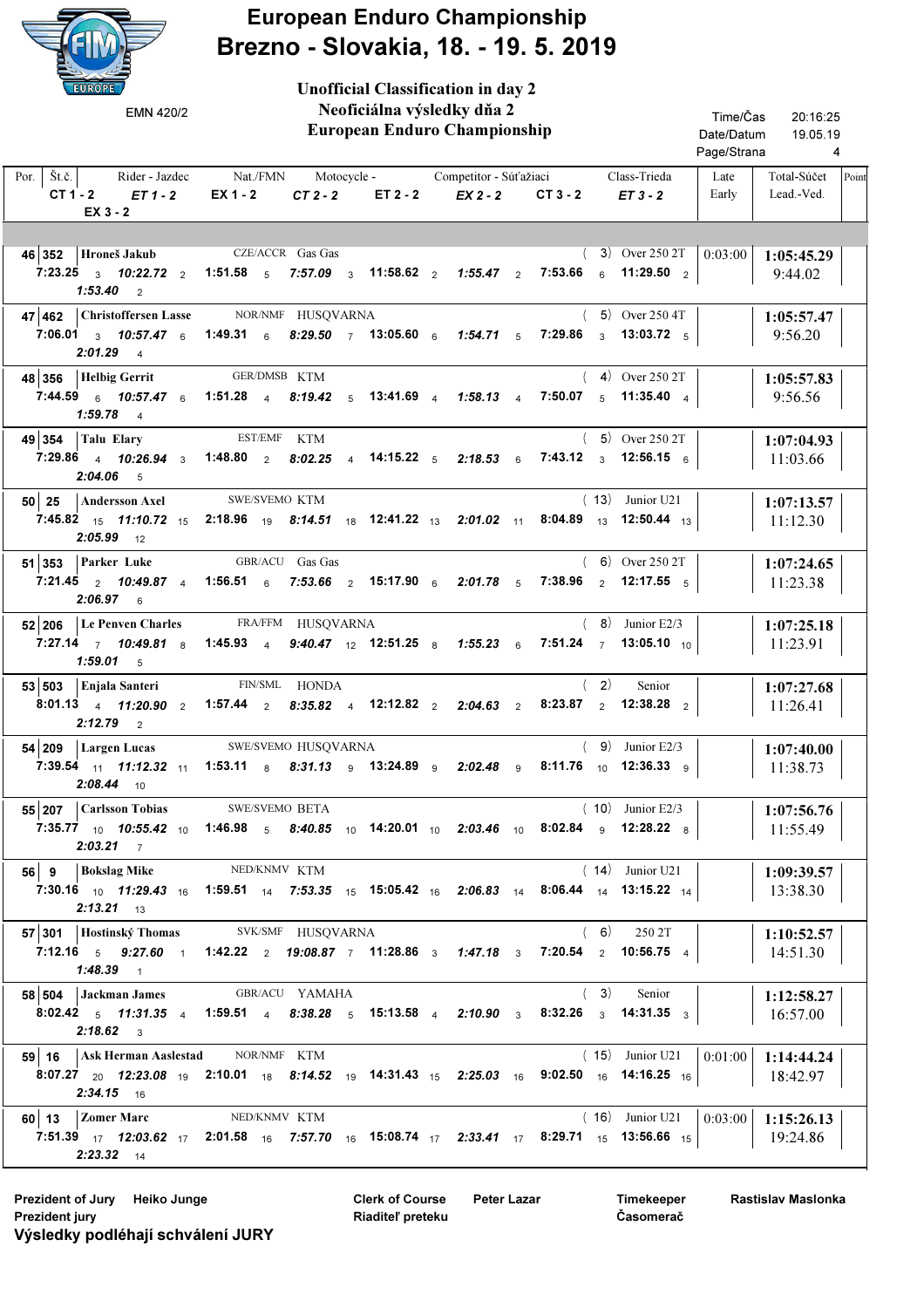

European Enduro Championship Brezno - Slovakia, 18. - 19. 5. 2019

 European Enduro Championship Rider Jazdec Nat./FMN Motocycle - Competitor Súťažiaci Class-Trieda | Late | Total-Súčet Lead.-Ved. Por.  $\left| \right.$  Št.č.  $\left| \right.$  $CT 1 - 2$   $ET 1 - 2$   $EX 1 - 2$   $CT 2 - 2$   $ET 2 - 2$ 20:16:25 5 19.05.19 Time/Čas Date/Datum Page/Strana Late Early Unofficial Classification in day 2 Neoficiálna výsledky dňa 2  $EX 2 - 2$  CT 3 - 2  $ET 3 - 2$ Point EMN 420/2 EX 3 - 2 61 514 | Kollist Riho EST/EMF KTM (4) Senior | 1:22:01.84 26:00.57 EST/EMF KTM 9:22.27 <sub>9</sub> 14:04.35 <sub>9</sub> 2:16.40 <sub>8</sub> 9:49.14 <sub>8</sub> 16:37.72 <sub>5</sub> 2:30.74 <sub>5</sub> 9:21.75 <sub>5</sub> 15:22.41 <sub>4</sub> ( 4) Senior  $2:37.06$  5 62 208 Gronslett Martin SWE/SVEMO BETA (11) Junior E2/3  $0.05:00$  1:22:14.60 26:13.33 SWE/SVEMO  $8:22.60$   $_{14}$   $11:33.67$   $_{12}$   $2:02.78$   $_{12}$   $8:58.84$   $_{11}$   $18:31.41$   $_{12}$   $2:21.99$   $_{11}$   $8:56.65$   $_{11}$   $14:09.52$   $_{11}$ ( 11) Junior E2/3  $2:17.14$  11 63 12 | Wolf Oskar GER/DMSB HUSQVARNA (17) Junior U21 | 0:08:00 | 1:24:45.83 28:44.56 **Wolf Oskar** GER/DMSB HUSQVARNA  $(17)$  Junior U21  $(0.08.00$  $8:02.92 \rightarrow 19$   $12:14.80$   $\rightarrow$   $1:57.80$   $\rightarrow$   $3$   $8:02.15$   $\rightarrow$   $7$   $15:45.06$   $\rightarrow$   $18$   $2:14.04$   $\rightarrow$   $15$   $9:03.17$   $\rightarrow$   $7$   $16:46.52$   $\rightarrow$ ( 17) Junior U21  $2:39.37$  17 64 505 Holy David CZE/ACCR KTM (5) Senior  $0.06:00 \mid 1:29:07.57$ 33:06.30 **Holy David** CZE/ACCR KTM  $(5)$  Senior  $(0.06.00$ 8:23.55 12:38.36 2:01.68 9:15.10 21:31.80 2:20.97 9:02.58 7 6 6 6 6 4 4 5 15:25.57  $(5)$  $2:27.96$  4 65 111 1:36:21.29 GBR/ACU Coles Alfie HUSQVARNA 0:20:00 40:20.02 8:17.09 <sub>9</sub> 13*:09.79* 9 1:53.29 <sub>6</sub> 8*:27.41* 9 16:11.46 9 2*:28.54* 9 8:46.83 9 14:51.98 9 ( 9) Junior E1  $2:14.90$  9 Retired - Retired  $\overline{\phantom{a}451}$  Elowson Albin 6:56.88  $_2$  9:05.11  $_1$  1:32.78  $_1$  7:17.07  $_1$  9:55.83  $_1$  1:39.51  $_1$  7:46.20  $_6$   $_9$ SWE/SVEMO HUSQVARNA ( ) Over 250 4T 408 | Kriva Vojtech CZE/ACCR KTM 8:56.19 13:55.99 2:25.29 9:17.83 18:15.94 2:34.88 8 8 8 7 7 7 7 8 **Kriva Vojtech** CZE/ACCR KTM  $($   $)$  250 4T  $|$  0:31:00 8 0:04:00 10 | Kuhmonen Lukas FIN/SML BETA **7:37.41** <sub>12</sub> 10:56.37 <sub>13</sub> 2:04.23 <sub>17</sub> 7:41.85 <sub>12</sub> 14:02.87 <sub>14</sub> 23 24 24 18 ( ) Junior U21  $205$  Salin Roni **7:12.65**  $_5$  **10:34.64**  $_7$  **1:47.02**  $_6$  **7:50.48**  $_5$  **16:05.31**  $_{11}$   $_1$   $_1$   $_1$   $_1$   $_1$   $_1$ FIN/SML HUSQVARNA  $($  ) Junior E2/3 501 | Mukkala Janne FIN/SML KTM **7:50.05**  $_3$  11:27.73  $_3$  1:58.41  $_3$  8:24.00  $_2$  14:10.59  $_3$  9 9 9 9 ( ) Senior  $\vert$  15 Ahlquist Wiktor **7:44.96** <sub>14</sub> 10:58.48 <sub>14</sub> 1:52.58 <sub>9</sub> 7:46.82 <sub>13</sub> 20:38.15 <sub>19</sub> 18 18 22 19 SWE/SVEMO HUSQVARNA ( ) Junior U21  $506$  Bohuslav Radek  $7:43.57$   $_2$   $11:32.55$   $_5$   $2:00.01$   $_5$   $8:24.59$   $_3$   $22:40.68$   $_7$   $_6$   $_6$   $_6$   $_6$ SVK/SMF YAMAHA ( ) Senior  $\overline{\phantom{a}}$  510  $\overline{\phantom{a}}$  Gustavsson Kim 8:38.51 12:59.67 2:19.53 9:30.52 28:43.82 8 7 9 7 8 7 7 7 SWE/SVEMO YAMAHA ( ) Senior 113 Sedlak Oldrich CZE/ACCR KTM **8:33.26** 10 13:32.30 10 2:13.84 10 10:28.33 10 35:31.35 10 11 11 10 10 11 ( ) Junior E1

Clerk of Course Riaditeľ preteku

Timekeeper Časomerač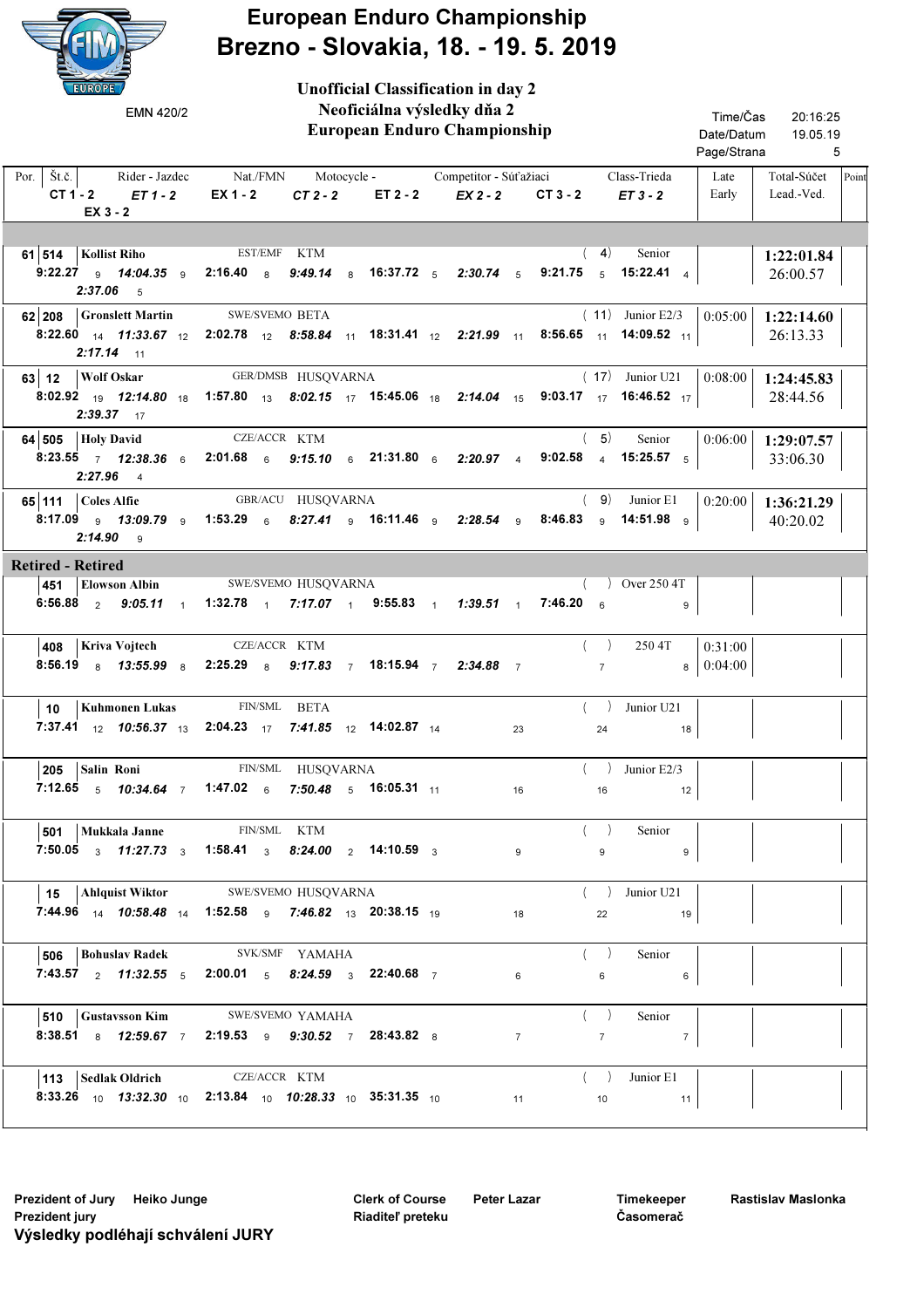

## European Enduro Championship Brezno - Slovakia, 18. - 19. 5. 2019

|                                 | EUROPE<br>EMN 420/2                                                                     |    | <b>Unofficial Classification in day 2</b><br>Neoficiálna výsledky dňa 2<br>European Enduro Championship |    |    |  |                | Time/Čas<br>Date/Datum<br>Page/Strana                                          | 20:16:25<br>19.05.19<br>6 |                |                                                          |               |                           |       |
|---------------------------------|-----------------------------------------------------------------------------------------|----|---------------------------------------------------------------------------------------------------------|----|----|--|----------------|--------------------------------------------------------------------------------|---------------------------|----------------|----------------------------------------------------------|---------------|---------------------------|-------|
| Por.   $\check{S}t.\check{c}$ . | Rider - Jazdec<br>$CT1-2$ $ET1-2$<br>$EX_3 - 2$                                         |    | EX 1 - 2                                                                                                |    |    |  |                | Nat./FMN Motocycle - Competitor - Súťažiaci<br>$CT2-2$ $ET2-2$ $EX2-2$ $CT3-2$ |                           |                | Class-Trieda<br>$ET3-2$                                  | Late<br>Early | Total-Súčet<br>Lead.-Ved. | Point |
| <b>Retired - Retired</b>        |                                                                                         |    |                                                                                                         |    |    |  |                |                                                                                |                           |                |                                                          |               |                           |       |
|                                 | 454 Persson Mikael SWE/SVEMO KTM                                                        |    |                                                                                                         |    |    |  |                |                                                                                |                           |                | $)$ Over 250 4T                                          |               |                           |       |
|                                 | 6:48.78 $\frac{1}{1}$ 9:16.43 $\frac{1}{2}$ 1:36.15 $\frac{1}{2}$ 7:30.64 $\frac{1}{2}$ |    |                                                                                                         |    |    |  | 8              | 8                                                                              |                           | $\overline{7}$ | $\overline{7}$                                           |               |                           |       |
|                                 | 305 Tomiczek Adam POL/PZM HUSQVARNA                                                     |    |                                                                                                         |    |    |  |                |                                                                                |                           | (              | 250 2T                                                   |               |                           |       |
|                                 | 7:08.11 3 9:51.91 4 1:44.33 3 8:00.40 3                                                 |    |                                                                                                         |    |    |  | $7\overline{}$ | $\overline{7}$                                                                 |                           | $\overline{7}$ | $\overline{7}$                                           |               |                           |       |
|                                 | 210   Kuoppamaki Mikko FIN/SML BETA                                                     |    |                                                                                                         |    |    |  |                |                                                                                |                           |                | Junior E2/3                                              |               |                           |       |
|                                 | 8:16.39 13 13:05.76 14 2:04.21 13 10:40.72 13                                           |    |                                                                                                         |    |    |  | 13             | 12                                                                             |                           | 12             | 13                                                       |               |                           |       |
|                                 | 409   Beier Andreas                                                                     |    | GER/DMSB KTM                                                                                            |    |    |  |                |                                                                                |                           | $($ )          | 250 4T                                                   |               |                           |       |
|                                 | 7:19.57 $10:10.35$ 3 1:47.80 4                                                          |    |                                                                                                         |    | 8  |  | 8              | 8                                                                              |                           | 8              | 9                                                        |               |                           |       |
|                                 | <b>512 Berglund Roger</b> SWE/SVEMO KTM                                                 |    |                                                                                                         |    |    |  |                |                                                                                |                           | (              | Senior                                                   |               |                           |       |
|                                 | <b>8:13.94</b> 6 <b>13:46.62</b> 8 <b>2:08.06</b> 7 9                                   |    |                                                                                                         |    |    |  | 9              | 8                                                                              |                           | 8              | $\bf8$                                                   |               |                           |       |
|                                 | 218 Johansson Emil SWE/SVEMO HUSQVARNA                                                  |    |                                                                                                         |    |    |  |                |                                                                                |                           | (              | Junior E2/3                                              |               |                           |       |
|                                 | <b>8:12.41</b> $12 \cdot 12 \cdot 09.82$ $13 \cdot 09.82$                               |    | 16                                                                                                      |    | 16 |  | 15             | 14                                                                             |                           | 15             | 16                                                       |               |                           |       |
| 23                              | <b>Brouwer Kaiya</b>                                                                    |    | NED/KNMV KTM                                                                                            |    |    |  |                |                                                                                |                           | (              | Junior U21                                               |               |                           |       |
|                                 | 7:53.09 18 14:32.90 20                                                                  |    | 20                                                                                                      |    | 24 |  | 20             | 24                                                                             |                           | 23             | 24                                                       |               |                           |       |
|                                 | 303   Kurowski Lukasz                                                                   |    | POL/PZM YAMAHA                                                                                          |    |    |  |                |                                                                                |                           | $($ )          | 250 2T                                                   |               |                           |       |
|                                 | <b>7:25.93</b> $\frac{1}{7}$ 8                                                          |    | 8                                                                                                       |    | 8  |  | 8              | 8                                                                              |                           | 8              | 8                                                        |               |                           |       |
| 211                             | <b>Oud Luuk</b>                                                                         |    | NED/KNMV HONDA                                                                                          |    |    |  |                |                                                                                |                           |                | $\left(\begin{array}{cc} \end{array}\right)$ Junior E2/3 |               |                           |       |
|                                 | 15 15 14 14 14                                                                          |    |                                                                                                         |    |    |  | 14             |                                                                                | 13                        |                | 13<br>14                                                 |               |                           |       |
| 215                             | De Snaijer Bram NED/KNMV TM                                                             |    |                                                                                                         |    |    |  |                |                                                                                |                           |                | $\langle \rangle$ Junior E2/3                            |               |                           |       |
|                                 | 16 16                                                                                   |    | 15 15 16                                                                                                |    |    |  |                | 15                                                                             |                           | 14             | 15                                                       |               |                           |       |
| 404                             | <b>Gunerheim Felix</b>                                                                  |    | SWE/SVEMO YAMAHA                                                                                        |    |    |  |                |                                                                                |                           | $($ )          | 250 4T                                                   |               |                           |       |
|                                 | $9$ 9                                                                                   |    | $\overline{9}$ and $\overline{9}$                                                                       |    |    |  | 9              | 9                                                                              |                           |                | $9 \t 7$                                                 |               |                           |       |
| 355                             | <b>Vestling Pontus</b>                                                                  |    | <b>SWE/SVEMO BETA</b>                                                                                   |    |    |  |                |                                                                                |                           |                | $()$ Over 250 2T                                         |               |                           |       |
|                                 | 8 7                                                                                     |    | $\overline{\phantom{a}}$ 8                                                                              |    | 8  |  | 7              | $7^{\circ}$                                                                    |                           |                | 7<br>$7^{\circ}$                                         |               |                           |       |
| 358                             | Ševela Miroslav                                                                         |    | SVK/SMF KTM                                                                                             |    |    |  |                |                                                                                |                           |                | $\sim$ Over 250 2T                                       |               |                           |       |
|                                 | $7$ 8                                                                                   |    | $7$ $7$                                                                                                 |    |    |  | 8              | 8                                                                              |                           |                | $8$ $8$                                                  |               |                           |       |
| 109                             | <b>Andersson Carl</b>                                                                   |    | SWE/SVEMO                                                                                               |    |    |  |                |                                                                                |                           |                | $( )$ Junior E1                                          |               |                           |       |
|                                 | $11$ $11$                                                                               |    | $11$ $11$                                                                                               |    |    |  | 11             | 10                                                                             |                           |                | 11 10                                                    |               |                           |       |
| 18                              | <b>Jochems Tommie</b>                                                                   |    | NED/KNMV KTM                                                                                            |    |    |  |                |                                                                                |                           |                | $($ ) Junior U21                                         |               |                           |       |
|                                 | 21                                                                                      | 21 |                                                                                                         | 21 | 20 |  | 21             | 19                                                                             |                           | 18             | 20                                                       |               |                           |       |

Clerk of Course Riaditeľ preteku

Timekeeper Časomerač